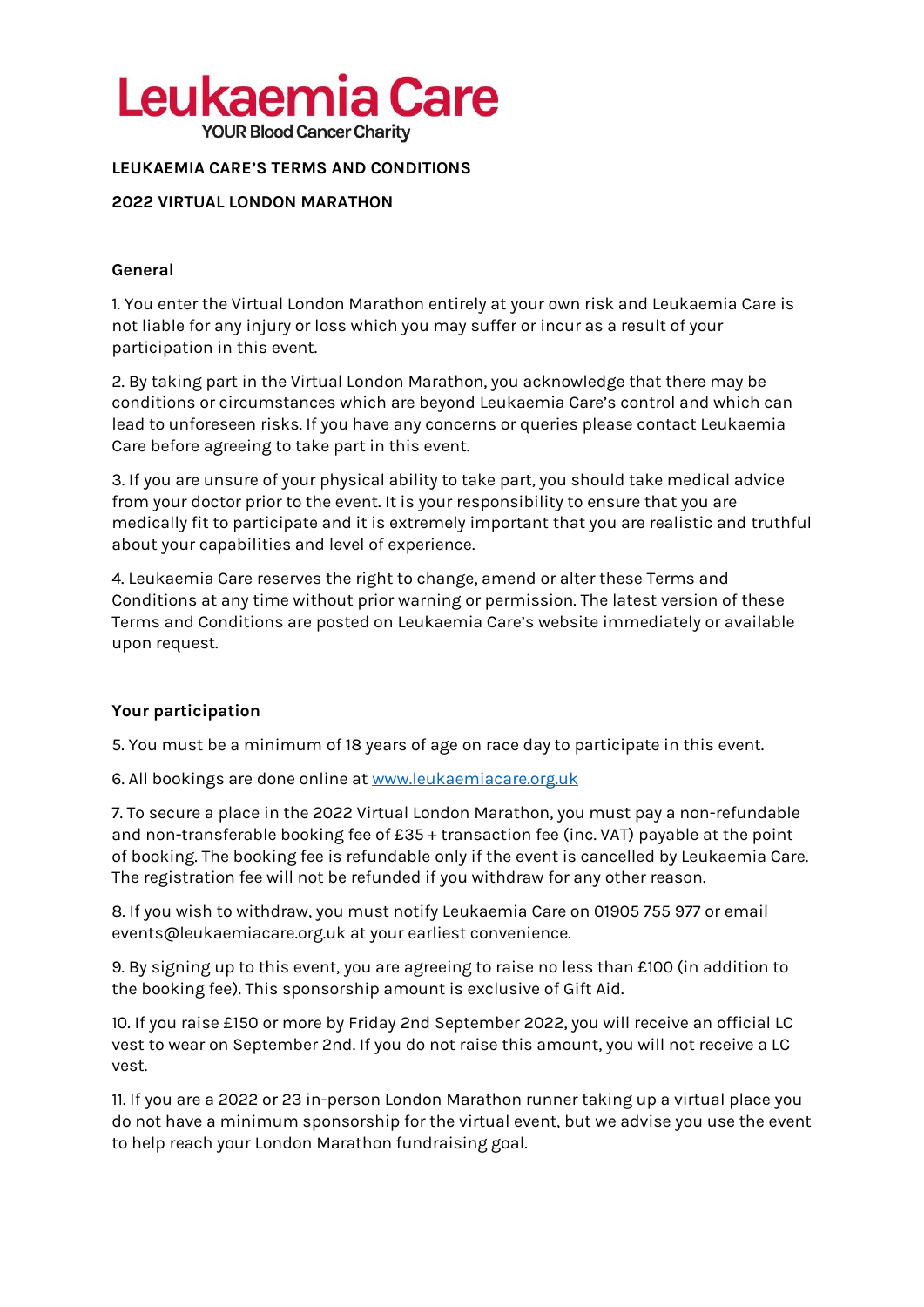# Leukaemia Care

**YOUR Blood Cancer Charity** 

12. Those runners who had an in-person London Marathon place and have opted to swap to a virtual place, will still have the fundraising goal of £100 by Sunday 2nd October.

13. By taking part, you consent to Leukaemia Care contacting you via phone, SMS, fax, post or email for any matter relating to your fundraising and participation in the London Marathon.

14. You understand that registering with Leukaemia Care doesn't officially enter you into the event. You will need to register with the London Marathon to confirm your attendance in this virtual event. Failure to do this will result in non-participation.

15. You understand that in order to receive the medal and finishers t-shirt from the London Marathon you will need to use their official app to record your participation.

16. By signing up to, the 2022 Virtual London Marathon you agree for your information to be stored on our database.

17. By signing up to run in the 2022 Virtual London Marathon you agree for us to share your information with the London Marathon office in regard to your participation in the race.

18. When signing up to run in the 2022 Virtual London Marathon for Leukaemia Care, you manually choose your communication preferences. You can unsubscribe at any time by calling us on 01905 755 977 or by emailing communications@leukaemiacare.org.uk. We will never sell or swap your details with other organisations or share them with other charities for marketing purposes. Occasionally we may need to pass your details to service companies authorised to act on our behalf (for example, our email marketing platform).

## **Fundraising**

In fundraising for Leukaemia Care you agree:

19. To submit at the end of your fundraising all used and un-used paper sponsor forms.

20. Not to reproduce Leukaemia Care's name or logo without permission from the Communications Team [communications@leukaemiacare.org.uk.](mailto:communications@leukaemiacare.org.uk)

21. Not to collect in a public place without first obtaining the appropriate collector's license from the local authority.

22. Not to raise funds by carrying out house-to-house collection.

23. To raise all money using legal methods and complying with the advice given in the fundraising pack.

24. Not to do anything to bring Leukaemia Care's name into disrepute.

25. To keep Leukaemia Care informed of any changes to your contact details.

26. You must pass onto Leukaemia Care, all monies raised in connection with the event.